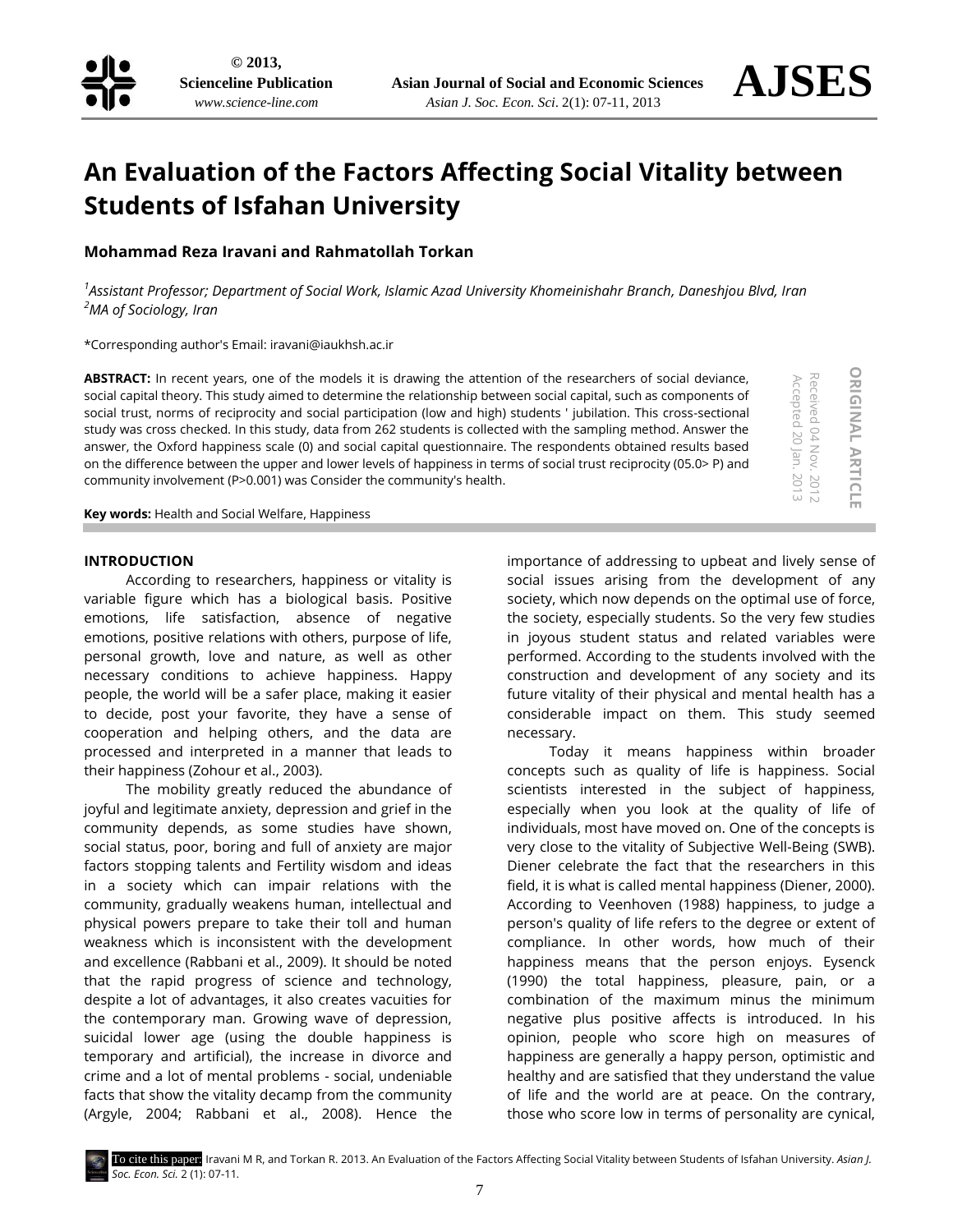sad and disappointed, and are at odds with the world. People are happy, they feel more secure, easier to make decisions, and are more collaborative spirit than those who live with them, they feel more satisfied (Keshavarz et al. 2008). On one hand, people seem happy to live better and more ready to return, on the other hand, because of its contagious character, person with the interests of the environment. The feeling of vitality is the opposite of depression.

# **Background Investigations**

Anasori (2007) in a study entitled "The relationship between mental health and happiness of students," was to show that there is a significant relationship between mental health and happiness. The happiness of the subjects in the two groups did not differ significantly between male and female students. In a study of Keshavarz et al. (2008) as "the relationship between demographic characteristics of the vitality and prosperity of the city" did. Results: The happiness of married people, men and women, there was no significant difference.

Between happiness and exuberance, there was a significant positive correlation. In a study of Fallah et al. (2009) as "the religious teachings and Secretions in its effect on increasing happiness" did. Results showed significant increases attending Secretions be happy. Resulting in an intervention program that is Secretions create conditions that will increase spiritual happiness levels. In a Study of Mir Shah Jafari et al. (2007) entitled "Happiness and its influencing factors" did. The results showed that: the character, self-esteem, faith, leisure activity among the factors that have a significant impact on the phenomenon of happiness. Holman et al. (1987) conducted the research in this area have concluded that religious activities such as attending church on their happiness adds.

They explained that due to the social support of their participation in collective activities. Caldor (1994) argues that the religious people of his closest friends among religious people choose and in addition to having felt closer to God than people who have a positive view of all these factors on their happiness adds (Jafari et al., 2004). Self-esteem is one of the factors that have a significant impact on people's happiness. Wart, the most basic self-esteem and happiness, as Wilson (1967) reported that self-esteem is one of the most important predictors of happiness. The importance of self-esteem is vitality to the extent that some scholars and researchers in the psychology of happiness, including Argyle (2001) it is considered an integral part of happiness. Diener (1984), citing 11 studies, there is a

correlation between happiness and self-esteem refers. According to some experts in psychology, despite considerable discomfort and lack of happiness, selfesteem individuals are reduced. In other words, there is a mutual causal relationship between happiness and self-esteem, but Argyle et al. (1990) also disagreed with the view that self-esteem, happiness increases, but its absence does not cause low self-esteem (Jafari et al, 2004). Happiness in marriage is a relationship between adults.

Lupri, et al. (2002) and its relationship to the marital happiness of the people think that the U form. Diener et al (1999) believe that married people than those who had never married or are divorced or have lost their spouse, they feel more vitality and happiness. Gender has also been the subject of much research on happiness. Diener et al. (1999) believe that the happiness of men and women are equal, but when we consider that depression is rather complicated. Thus, men and women alike with vitality, a depression in women than in men, Diener and colleagues explain this by the fact that more women than men in both negative affect and more positive affect and the resultant experience these emotions, happiness, women and men to the same (the same as 56). Fujita et al. (1991) also believe. Inglehart (1990) study which includes about 170,000 respondents from 16 different countries, were slight differences between women and men showed happiness. Benefit from the mass media, as well as the factors that affect the amount of happiness and vitality. Social scientists have conducted research on how TV affects how happy people. There is consistent with the literature on happiness, Frey et al (2007) found a negative relationship between TV watching and happiness. Brunei et al. (2008) argue that excessive consumption of media such as watching TV; have a negative impact on the welfare of individuals. Mitesh et al. (2011) in their study concluded that the negative relationship between the means of communication, such as television viewing and enjoyment and happiness, and may be misleading a general claim. Thus, according to this analysis is considerable heterogeneity across countries. The research involves a variety of countries, as they may even be a positive association between TV watching and happiness realized. The reason is that people in poorer countries (less developed than) entertainment and entertainment through watching television are cheaper than other more expensive than entertainment and entertainment can be provided in other ways (Mitesh, 2011).

Brunei et al. (2006) argue that watching television leads to the creation of "rising expectations of material"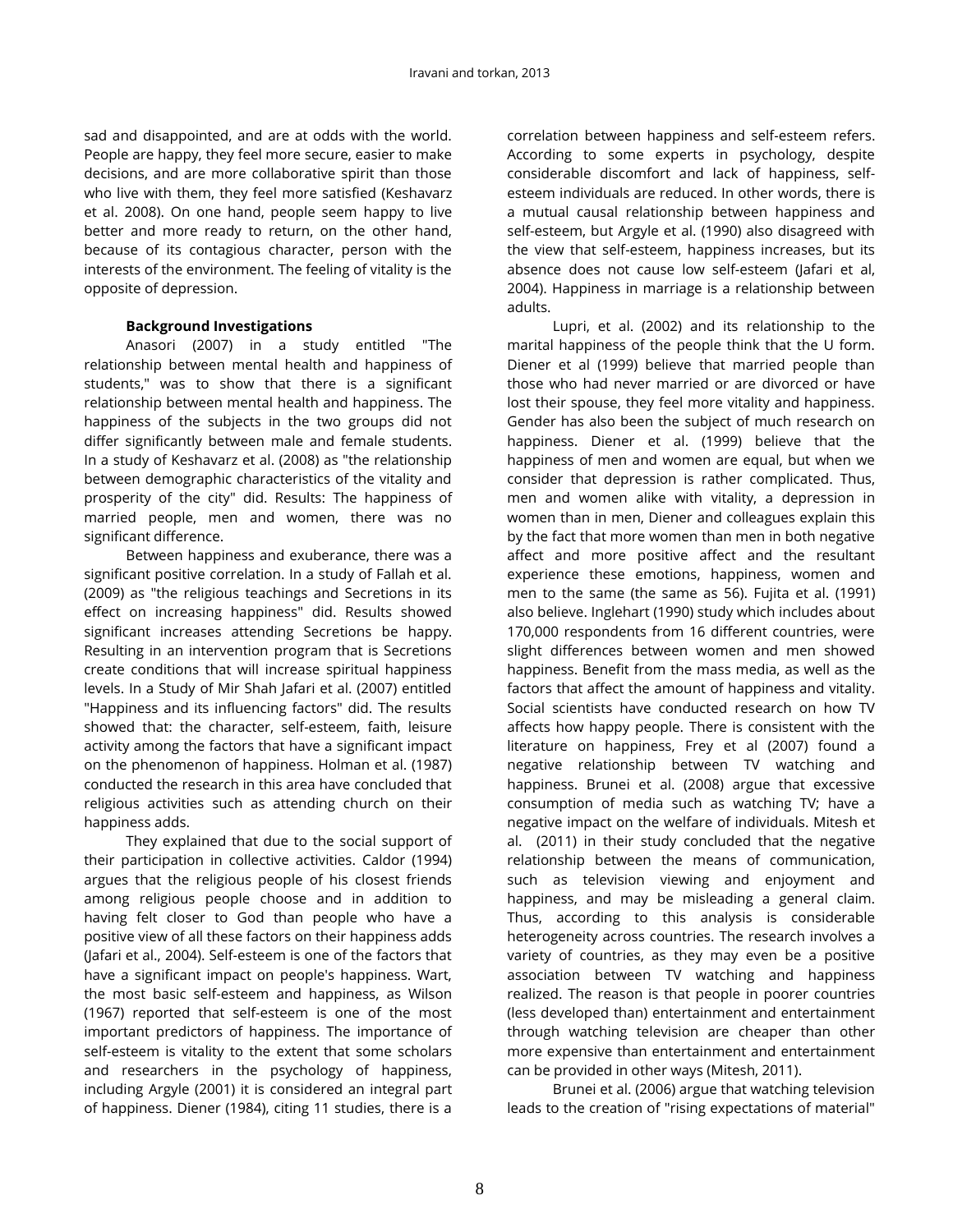is material that demands increasingly capitalist societies are the property occupied by a person who may Visibility Media and hence the expectations set by the mass of material expected to be increasingly decisive phenomenon can be different in other countries. So it seems that the use and benefit of media including TV production growing expectations that influenced people's happiness. They maintain communication activities such as interacting with parents, relatives, friends and church attendance, etc., and the amount of time spent on these activities can have a positive impact on people's happiness and life satisfaction. They replace watching TV with relationships and reduce their negative impact can influence people's happiness. Internal studies have shown that "a high percentage of students who suffer from depression, for example, about 29 percent of the students at Sabzevar University, 33 percent of students at Tehran University of Medical Sciences, Zanjan University of Medical Sciences, 49% of students, 42% of medical students in Iran, 43% of students at Medical Sciences, Kerman University of Medical Sciences, Bandar Abbas, 32 percent of students suffer from this disease» (Zohour and Fekri, 2003).

Zohour and Fekri (2003) in a study entitled, "freshness students at the School of Management and Medical Information Sciences, Iran University of Medical Sciences" did. Results showed that students with average happiness scores were not significantly different freshness developed countries. The freshness of the student's age, gender, profession, and residence of course, there was no significant relationship, happiness and students with an interest in the field of education and future career a significant correlation exists. In a study Rabbani et al. (2009) entitled "Culture and vitality: a theoretical and empirical approach to the everyday life of households in the city" did. The results showed that the level of heads of households in the City of Vitality is 23.56. Also a significant relationship between religiosity and happy households is straightforward.

#### **Hypotheses**

There is a difference between single and married students in terms of social vitality.

#### **Methods**

According to the study, study of controlled research conditions, a review of the Survey. The purpose of a survey applied, and of the extensive scope of an investigation is cross-sectional. This study documents the implementation of the research and survey has been used. Method for preparation of the

documents referred to in the research framework valid studies and expert opinions that have addressed this issue. And to conduct exploratory research and obtain indices of experts who were interviewed in relation to the research topic and according to the results of theoretical research and interviews, survey questionnaires as data collection instruments were prepared. Unit of analysis and the scope of the present study is the second half of 2012. The validity of several current researches is based on Table 1 of Cronbach's alpha, which seems all too appropriate narrative structures are studied.

| Table 1. Cronbach's alpha to assess reliability variables. |
|------------------------------------------------------------|
|------------------------------------------------------------|

| <b>Structures and</b><br><b>Dimensions</b> | <b>Number of items</b> | Cronbach's<br>alpha rate |  |
|--------------------------------------------|------------------------|--------------------------|--|
| <b>Happiness</b>                           | 29                     | 093                      |  |
| Benefit from media                         | 6                      | 0.56                     |  |
| Self-esteem                                | 10                     | 0.86                     |  |
| Religiosity                                | 10                     | 0.75                     |  |

#### **Population and sampling**

The research population included all general education students are included in one of the five liberal humanities and literature, Faculty of science, mathematics and statistics, engineering, natural resources students of University of Isfahan. For sampling required for sub-groups, the Department Five students, the percent of the total imports are Sample of stratified sampling was used , after a preliminary test before the 30 students and obtain the variance of the trait Proportions of trait variance (two-tenths and eighttenths) using the software. Pass Sampling, ninety-five percent confidence levels and a measurement error of five percent, and the two domains, 264 were selected.

# **Research findings**

Independent two-sample T-test results showed that gender and feel vitality (gladness), there is no significant relationship. Average happily married rather than single people, but this error at 0. 05 is not significant. This result is probably due to the generally low frequency of student-student class married people, single people are.Also, the educational levels and feelings of euphoria (happiness) a significant relationship between the level of error 0.05 does not exist (sig=0.467). In other words, the amount depending on the degree of social endeavor, there is no difference (Table 2).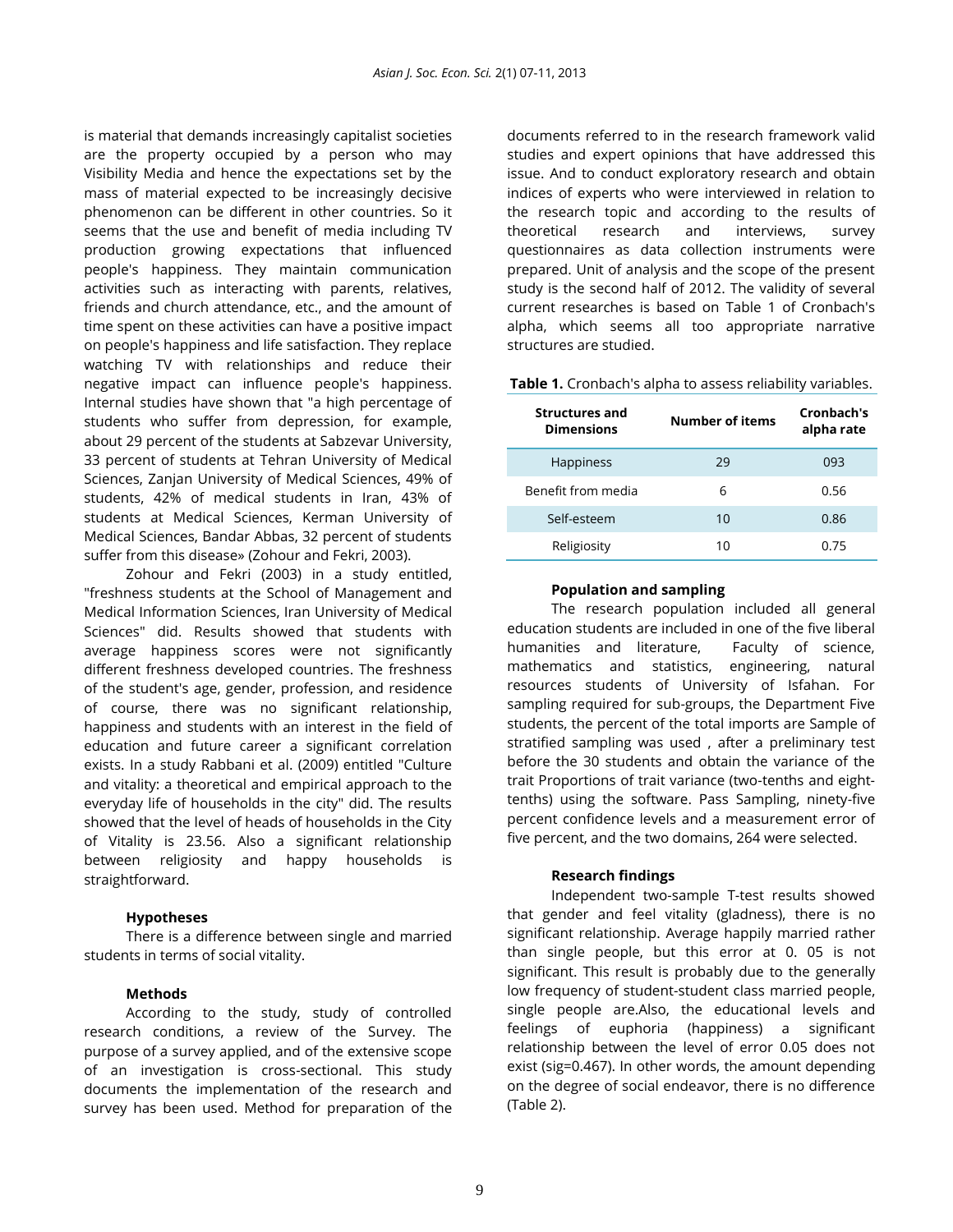| Variable                                       | Mean<br>difference | Standard<br>error | т.<br>statistics | Degrees<br>οf<br>freedom | Significant level |         |
|------------------------------------------------|--------------------|-------------------|------------------|--------------------------|-------------------|---------|
| Gender                                         | 0.646              | 1.721             | 0.375            | 262                      | 0.707             | $N.S^a$ |
| Mitral<br>status                               | $-3.268$           | 2.806             | $-1.164$         | 260                      | 0.245             | N.S     |
| Education<br>al level<br>(BA & MA<br>students) | $-1.473$           | 2.023             | $-0.728$         | 262                      | 0.467             | N.S     |

**Table 2.** t-test for comparison of gender, marital status, course of education According to vitality status students

\* a is not significant.

**Table 3.** ANOVA output for testing the relationship between field of study and the degrees of vitality

| Variabl  |                                        |                          | Mean-square    |        |   |                      |
|----------|----------------------------------------|--------------------------|----------------|--------|---|----------------------|
|          | Levels                                 | Mean                     | <b>Between</b> | Within | F | Significant<br>level |
| e        |                                        |                          | Groups         | Groups |   |                      |
|          | Literature<br>and<br><b>Humanities</b> | 39.493                   |                |        |   | $0.000^7$            |
|          | Science                                | 42.419                   |                |        |   |                      |
|          | Engineering                            | 41.205                   |                |        |   |                      |
| Field of | <b>Mathematics</b>                     | 4685.817 45159.431 6.718 |                |        |   |                      |
| Study    | and                                    | 45.077                   |                |        |   |                      |
|          | <b>Statistics</b>                      |                          |                |        |   |                      |
|          | Natural                                | 56.535                   |                |        |   |                      |
|          | resources                              |                          |                |        |   |                      |

The results of one-way ANOVA revealed a significant relationship between the degrees of fatigue failure in 0.05 is (sig=0.000). In other words, the amount of social vitality of the field of study, there are significant differences. To be more precise, at least the vitality of one group (courses) is other significant differences.

However, further analysis cannot be conducted based on the output of the Scheffe test was used to show differences between groups. Scheffe test to determine which groups are different from the rest of the output of the test results in Table 4 (ie, post-test) shows Scheffe.

| Table 4. Summary of analysis models |                            |                                 |                                             |                      |         |  |  |
|-------------------------------------|----------------------------|---------------------------------|---------------------------------------------|----------------------|---------|--|--|
| Models                              | Correlation<br>coefficient | Coefficient of<br>determination | Adjusted<br>coefficient of<br>determination | <b>ANOVA</b><br>test | P value |  |  |
|                                     | 0.653                      | 0.426                           | 0.424                                       | 187.00<br>3          | 0.000   |  |  |
| 2                                   | 0.667                      | 0.445                           | 0.441                                       | 100.48<br>5          | 0.000   |  |  |
| 3                                   | 0.676                      | 0.457                           | 0.451                                       | 70.006               | 0.000   |  |  |
| 4                                   | 0.683                      | 0.466                           | 0.458                                       | 54.256               | 0.000   |  |  |

#### **Multivariate analysis**

Multivariate analysis in this study is comprised of multiple regression analysis. In order to measure and analyze the determinants of social vitality (happiness) and achieve the optimum combination of factors that

influence social vitality Stepwise multiple regression method was used. Based on the results of this analysis at different stages of regression analysis, four models were identified, which displays the summary statistics associated with the four models offers.

Number of models: 1) self-esteem, 2) self-esteem, religious; 3) self-esteem, religious, benefit of mass media 4) self-esteem, religious, benefit of mass media, and field of major (humanities& literature) as mentioned, the linear regression analysis with stepwise and gradual entry of variables in the regression equation was significant. So we can say that the four components of self-esteem, religious, benefit of mass media and filed of major of humanities have 45.8 percent of the variance (ANOVA) to explain social vitality. F-statistic is significant at the 99% level, which shows the regression is significant.

In order to understand more precisely the intensity and direction of the relationship between independent variables and social vitality of the influence coefficients are used. More detailed study of the standard impact factor (Beta) indicates the direction and intensity of specific variables on the social vitality of individuals. Greatest impact on variables related to selfesteem and social vitality that has a beta equal to 0.610 is. This number is a strong and direct impact on selfesteem and social vitality of the show. People who have high self-esteem had higher levels of social vitality.

The second effect, the variable named religiosity, having a beta equal to 0.154 of the respondents indicates that The higher religiosity, happiness is also higher level of exhilaration, the third level impact, the Utilization of mass media variable that has a beta equal to 0.116 of the direct effect on welfare, What is the use of social media more likely to have more joy.

## **DISCUSSION AND CONCLUSIONS**

One of the basic emotions of happiness or a sense of social vitality of its great impact on social life, while the scientific world is a serious consideration, "As far as in the opinion of many scholars in the field of quality of life and even in some cases, the term quality of life happily consider" (Rabbani et al., 2009). Conceptual definitions and theoretical studies of landscape diversity in terms of happiness and vitality , has led to a major approaches that such psychological approaches (genetic traits), social psychology (cognitive processes), cultural (cultural forms and textures and general cultural capital) and social (micro and macro social context, or in other words, social capital and citizenship rights) can be named (ibid. 74).